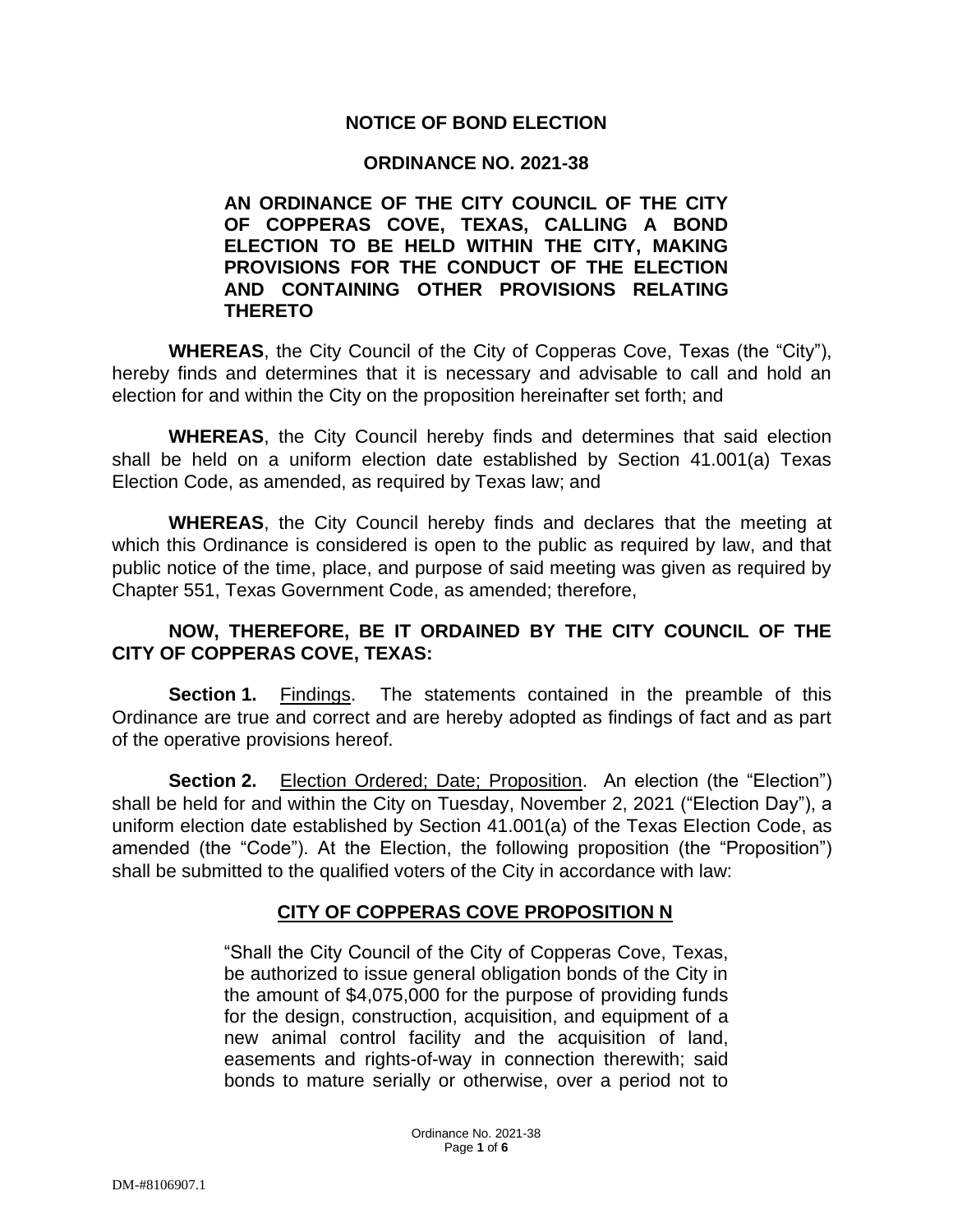exceed forty (40) years from their date or dates, to be issued in such installments and sold at any price or prices and to bear interest at any rate or rates, not to exceed the maximum rate now or hereafter allowed by law, as shall be determined within the discretion of the City Council under laws in effect at the time of issuance, and to provide for the payment of the principal of and interest on said bonds by levying a tax upon all taxable property in the City sufficient to pay the annual interest on and to create a sinking fund sufficient to redeem said bonds as they become due?"

**Section 3.** Official Ballot. The Proposition shall be set forth substantially in the following form, so as to permit the voters to vote "FOR" or "AGAINST" the Proposition, which shall be set forth on the ballots in substantially the following form:

## **CITY OF COPPERAS COVE PROPOSITION N**

FOR

AGAINST

THE ISSUANCE OF \$4,075,000 GENERAL OBLIGATION BONDS FOR A NEW ANIMAL CONTROL FACILITY AND THE ACQUISITION OF LAND, EASEMENTS AND RIGHTS-OF-WAY IN CONNECTION THEREWITH, AND THE LEVYING OF A TAX SUFFICIENT TO PAY THE PRINCIPAL OF, AND INTEREST ON THE BONDS.

**Section 4.** Bilingual Election Materials. All notices, instructions, and ballots pertaining to the Election shall be furnished to voters in both English and Spanish and persons capable of acting as translators in both English and Spanish shall be made available to assist Spanish language speaking voters in understanding and participating in the election process.

**Section 5.** Persons Qualified to Vote. All resident, qualified electors of the City shall be eligible to vote at the Election.

**Section 6.** Election Precincts, Voting Locations and Voting Hours on Election Date. The election precincts and polling places for the Election are hereby designated to be those voting precincts and locations identified by the Elections Administrators (as defined herein) of the respective counties. Such locations are listed on Exhibit A attached hereto, which is incorporated herein by reference and made a part hereof for all purposes; provided, however, such precincts and locations may be changed if so directed by the Elections Administrators without further action of the City. Coryell County, Lampasas County or their respective Elections Administrators are hereby authorized and directed to make such changes in their respective precinct numbers and polling locations as may be necessary for the proper conduct of the Election, without further action by the City, and the City Secretary or her designee is hereby authorized to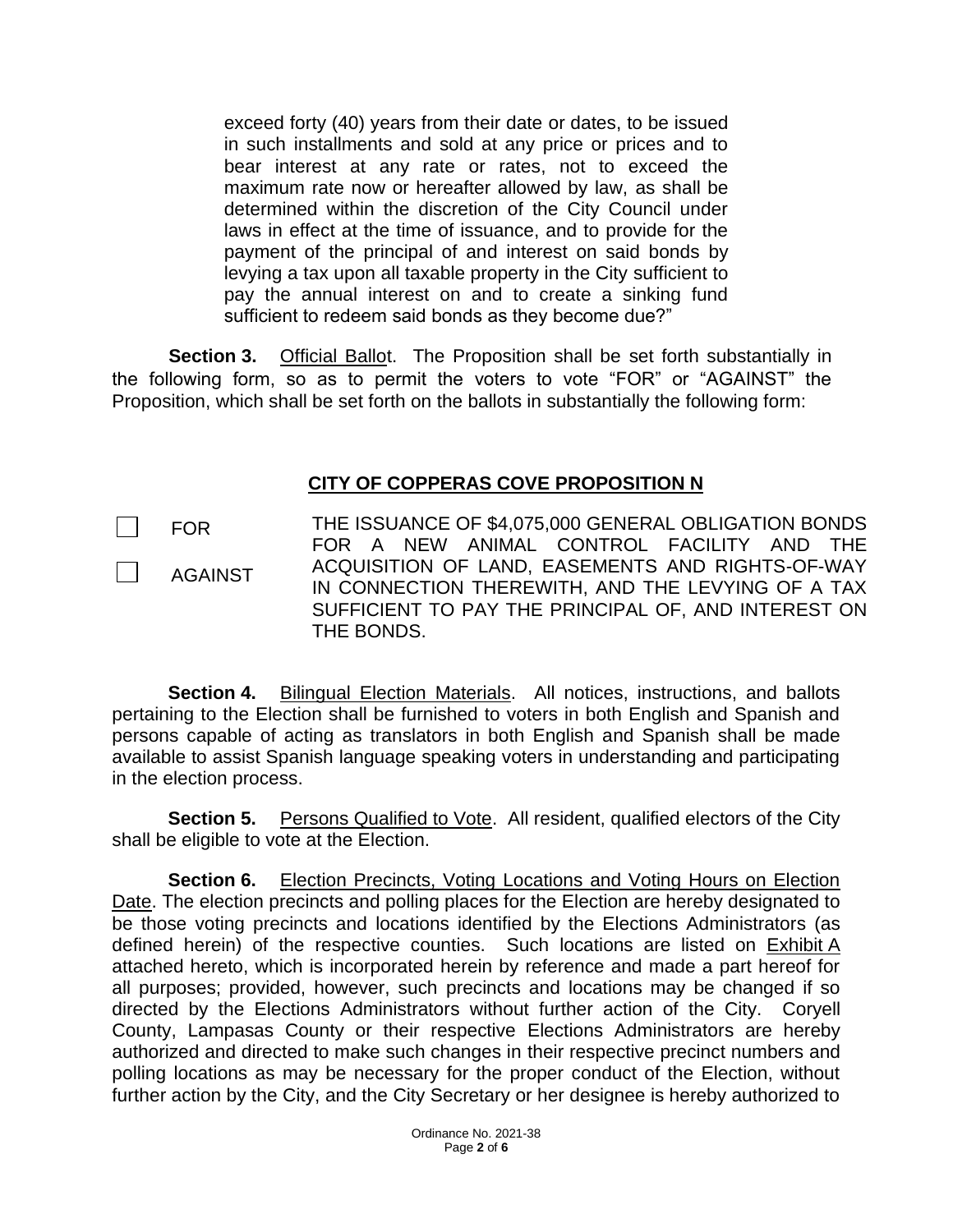update Exhibit A to reflect the precincts and locations designated Coryell County, Lampasas County or their respective Elections Administrators, which precincts and locations are hereby approved. Each polling place shall be open from 7:00 A.M. to 7:00 P.M. on Election Day.

**Section 7.** Early Voting Locations Dates and Times. (a) The Coryell County Elections Administrator is appointed as the Early Voting Clerk for Coryell County and the Lampasas County Election Administrator is appointed as the Early Voting Clerk for Lampasas County. The early voting places and the addresses for early voting by mail for the Election are hereby designated as set forth in Exhibit B; provided, however, such locations may be changed if so directed by the Elections Administrators without further action of the City. The Elections Administrators are hereby authorized and directed to make such changes in locations as may be necessary for the proper conduct of the Election. The City Secretary or her designee is hereby authorized to update Exhibit B to reflect the locations designated by the Elections Administrators, and such locations are hereby approved. The Elections Administrators and/or the Early Voting Clerks are hereby authorized to appoint the members of the Early Voting Ballot Board and the presiding judges and alternate judges for each polling location in accordance with the requirements of the Code. Each of the presiding judges shall be authorized to approve the necessary election clerks to assist in conducting the Election.

(b) Early voting by personal appearance shall be conducted on the days and during the hours set forth in  $Exhibit B$ , as may be adjusted by the Elections Administrators without further City Council action.

Applications for early voting by mail shall be submitted to the respective Elections Administrators at the locations identified in Exhibit B.

(d) Voting times may be changed if so directed by the Elections Administrators without further action of the City. The Elections Administrators are hereby authorized and directed to make such changes in voting hours as may be necessary for the proper conduct of the Election.

**Section 8.** Appointment of Election Officers. The Election shall be conducted under the jurisdiction of Justin Carothers, Coryell County Tax Assessor/Collector, for areas of the City within Coryell County and under the jurisdiction of Mark Bishop, Lampasas County Elections Administrator, for areas of the City within Lampasas County (each, an "Elections Administrator" and collectively, the "Elections Administrators") pursuant to Joint Election Contracts (the "Contracts") by and among the City, Coryell County or Lampasas County, as applicable, and other participating entities, if any, described in the Contracts. The Contracts providing for the joint election and the conduct of the Election by the Elections Administrators shall be presented to the City Council for consideration and approval. The Mayor or the Mayor's designee is authorized to amend or supplement the Contracts to the extent required for the Election to be conducted in an efficient and legal manner as determined by the Elections Administrators.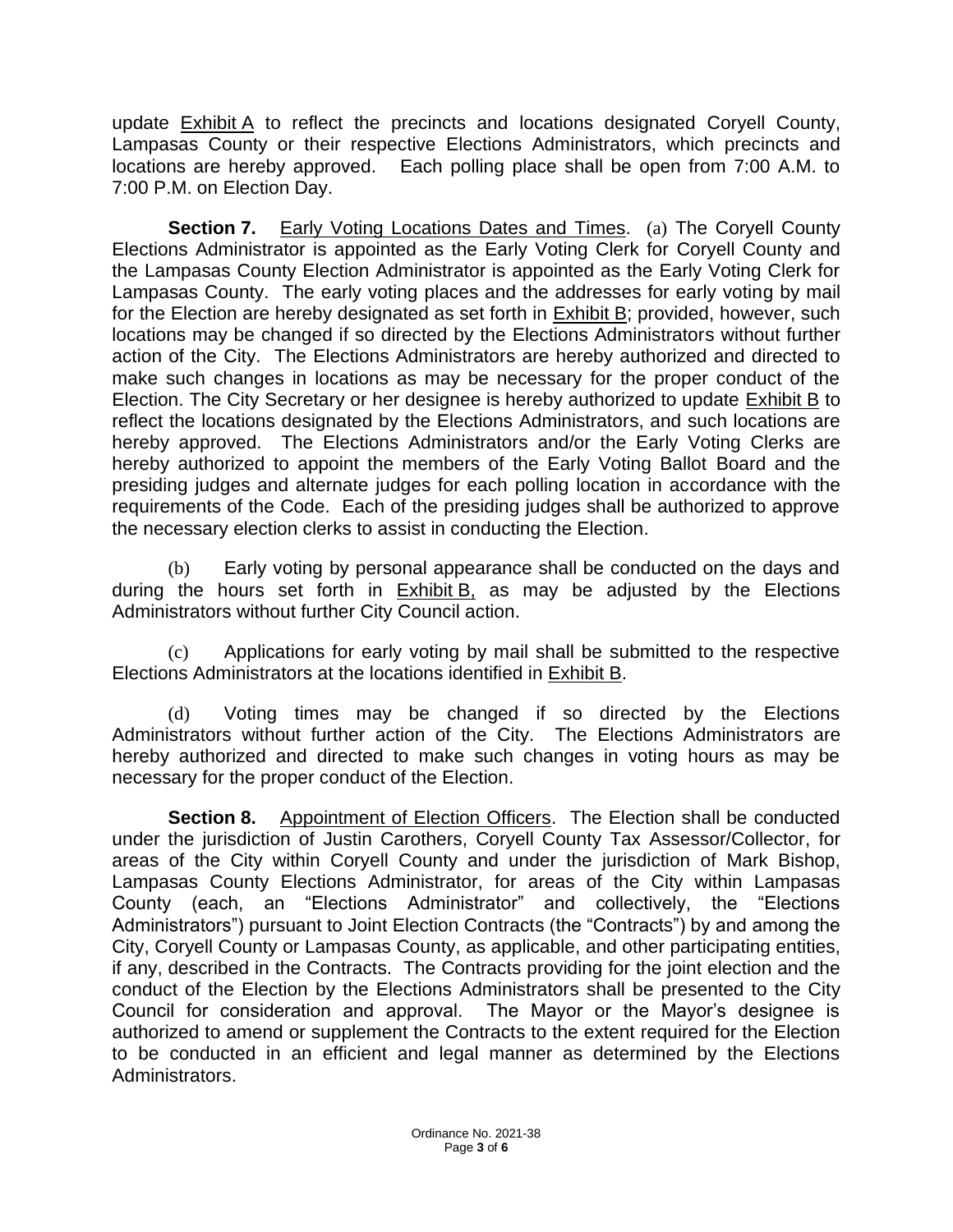**Section 9.** Notice of Election. Notice of the Election shall be given by: (i) publishing a substantial copy of this Ordinance, in English and Spanish, two (2) times on the same day in consecutive weeks, with the first publication not earlier than the thirtieth  $(30<sup>th</sup>)$  day or later than fourteen  $(14)$  days prior to the date set for the Election, in a newspaper published in the City, or, in the absence of such newspaper, in a newspaper of general circulation within the City, (ii) posting a copy of this Ordinance and the Voter Information Document (as hereinafter defined) in English and Spanish, on the bulletin board used for posting notices of the meetings of the City Council (and City Hall, if the place of posting is different from City Hall) and in at least three (3) other public places within the boundaries of the City, not later than the twenty-first (21st) day prior to the date set for the Election, (iii) posting a copy of this Ordinance and the Voter Information Document, in English and Spanish, on the City's website, prominently and together with the notice of the Election, the contents of the Proposition and any sample ballot prepared for the Election, not later than the twenty-first (21st) day prior to the date set for the Election through Election Day. Additionally, on Election Day and during early voting by personal appearance, this Ordinance and the Voter Information Document shall be posted in a prominent location at each polling place. Notice of the Election shall also be provided to the county clerk and voter registrar of Coryell County and Lampasas County not later than the 60th day before the Election Day; Coryell County and Lampasas County are each hereby authorized and directed to post notice of the Election to their respective websites not later than the twenty-first (21st) day prior to the date set for the Election.

**Section 10.** Conduct of Election. (a) The Election shall be conducted in accordance with the Code, the Texas Government Code and the Federal Voting Rights Act of 1965, as amended, under the jurisdiction of the Elections Administrators.

(b) Election judges, alternate judges and clerks shall be paid, as determined by the Elections Administrators, for their service in the Election.

(c) The holding of the Election shall be in compliance with the Code except as modified by other applicable provisions of law.

(d) The election officers shall make returns for the Election in the manner required by law, and the ballots that are properly marked in conformance with the provisions of the Code for votes cast both during the period of early voting and on the day of the Election shall be counted in the manner required by law.

**Section 11.** City's Outstanding Debt. As of the effective date of this Ordinance, the City's aggregate principal amount outstanding of tax-supported debt was \$87,970,000 and the aggregate amount of outstanding interest on such tax-supported debt was \$22,653,933. The City's total ad valorem tax rate for the current fiscal year was \$0.7865 per \$100 of assessed valuation which is comprised of a maintenance and operations tax rate component of \$0.4971 per \$100 of taxable assessed valuation and a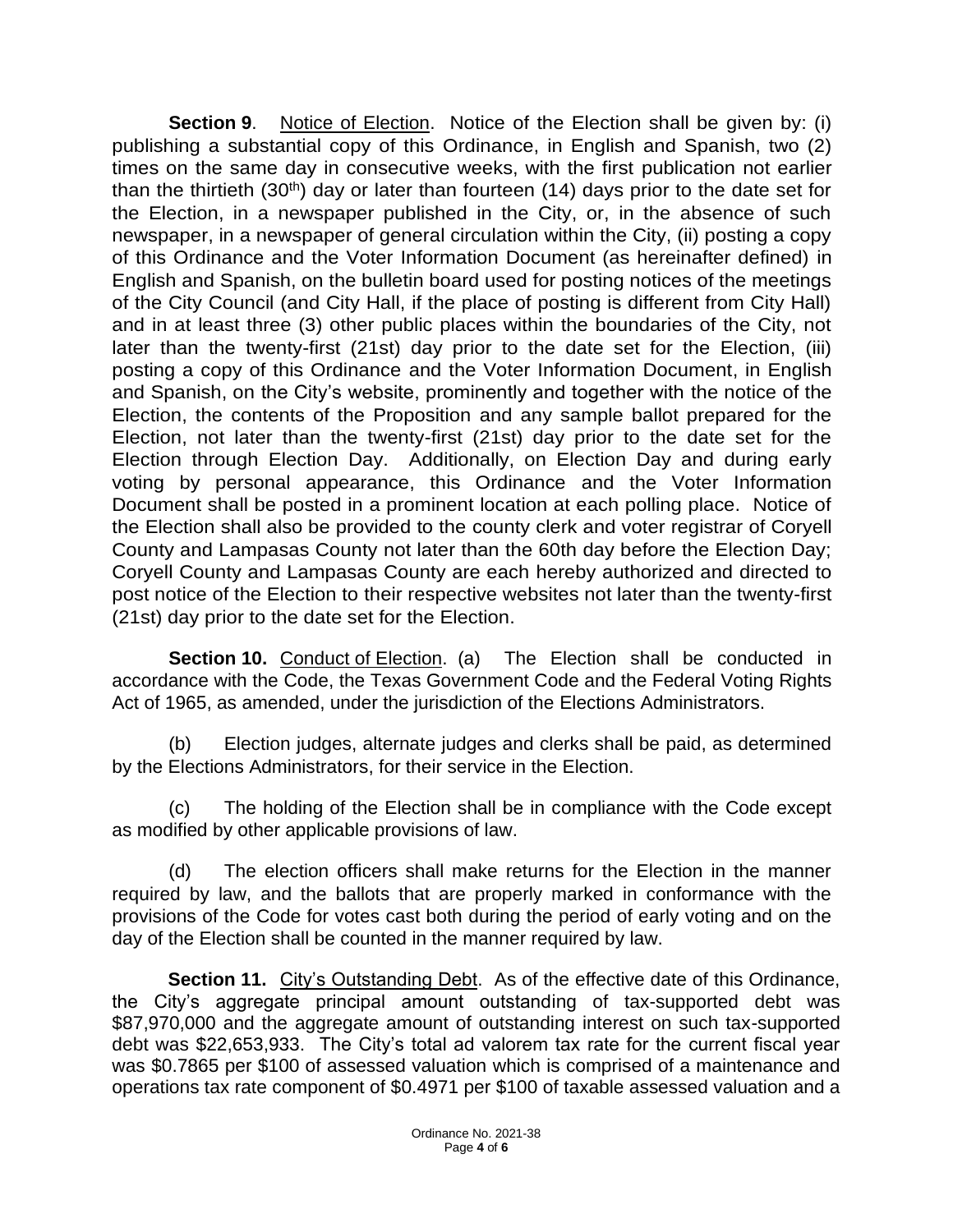debt service tax rate of \$0.2894 per \$100 of assessed valuation. The City's taxable assessed valuation for calendar year 2020, as of the date that the current tax rate was established, was \$1,453,427,734.

**Section 12.** Issuance of New Debt. The City intends to issue the bonds authorized by the Proposition over a period of years in a manner and in accordance with a schedule to be determined by the City Council based upon a number of factors, including, but not limited to, the then current needs of the City, demographic changes, prevailing market conditions, assessed valuations of property in the City and management of the City's short-term and long-term interest rate exposure. Market conditions, demographics and assessed valuations of property vary based upon a number of factors beyond the City's control, and therefore, the City cannot and does not guarantee a particular interest rate or tax rate associated with the bonds authorized by the Proposition. As such, the information contained in this paragraph is provided solely for illustrative purposes and does not establish any limitations or restrictions or create a contract with the voters. The City estimates that, based on the City's current taxable assessed valuation, current market conditions and estimated future growth in the City's taxable assessed valuation, if all of the bonds authorized by the Proposition were issued in accordance with the City's current project finance plan, the maximum interest rate on the bonds is not expected to exceed 3%.

**Section 13.** Voter Information Document. The Mayor, the City Secretary, the City Manager or their designee, acting on behalf of the City Council, in consultation with the City's attorney and bond counsel, is hereby authorized and directed to provide a voter information document, in the form prescribed by Section 1252.052(b), Texas Government Code (the "Voter Information Document").

**Section 14.** Necessary Actions. The Mayor and the City Secretary, in consultation with the City's Attorney and bond counsel, are hereby authorized and directed to take any and all actions necessary to comply with the provisions of the Code and the Federal Voting Rights Act in carrying out and conducting the Election, whether or not expressly authorized herein, including making changes or additions to polling places or procedures to the extent required or desirable or as may become necessary due to circumstances arising after the date of this Ordinance.

**Section 15.** Severability. If any provision, section, subsection, sentence, clause or phrase of this Ordinance, or the application of same to any person or set of circumstances is for any reason held to be unconstitutional, void, invalid, or unenforceable, neither the remaining portions of this Ordinance nor their application to other persons or sets of circumstances shall be affected thereby, it being the intent of the City Council in adopting this Ordinance that no portion hereof or provision or regulation contained herein shall become inoperative or fail by reason of any unconstitutionality, voidness, invalidity or unenforceability of any other portion hereof, and all provisions of this Ordinance are declared to be severable for that purpose.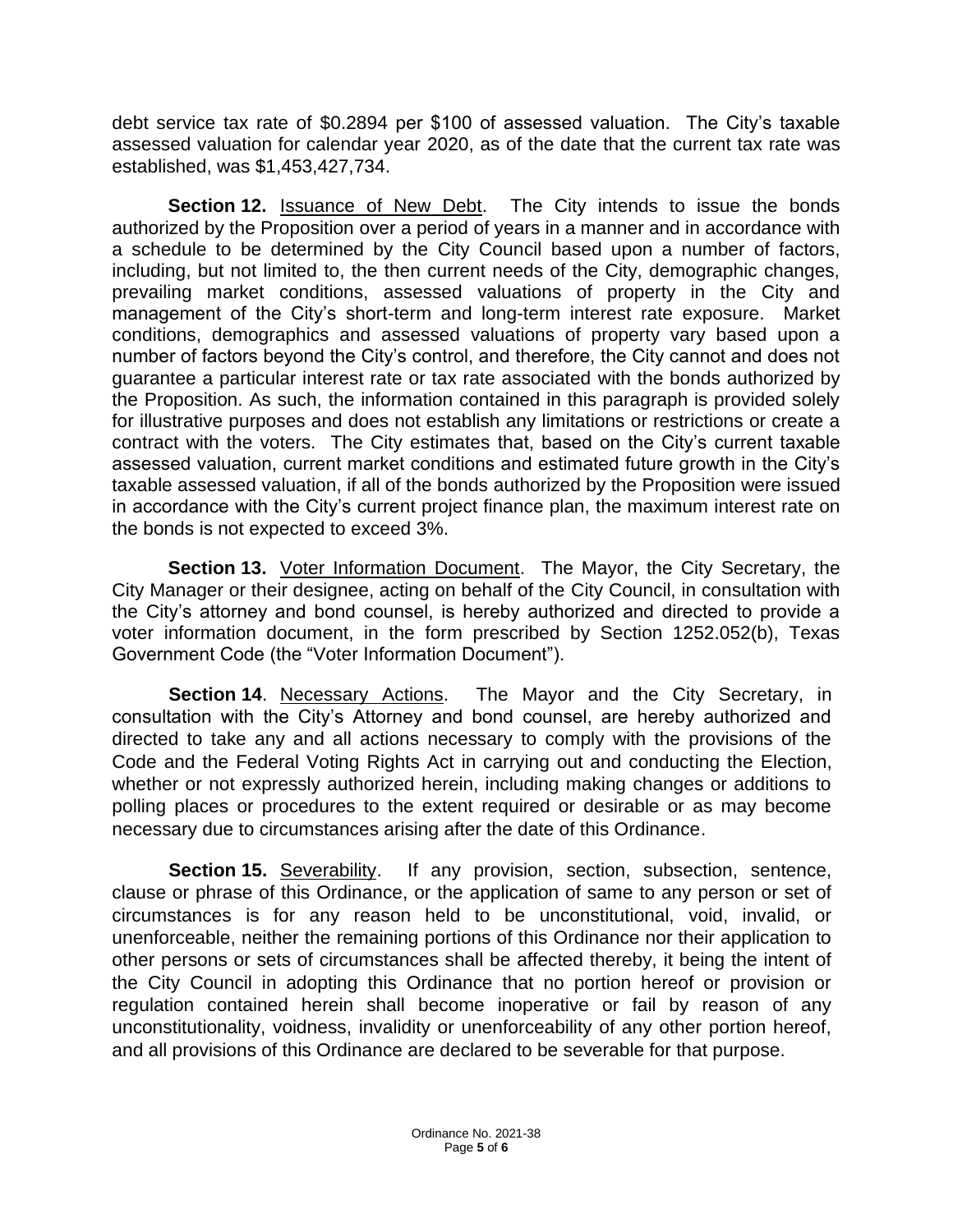**Section 16.** Appointment of Election Administrator. The Elections Administrators of Coryell County and Lampasas County are hereby appointed Election Administrators for the City and agent for the custodian of voted ballots in their respective jurisdictions.

Section 17. Effective Date. This Ordinance shall take effect immediately upon its adoption.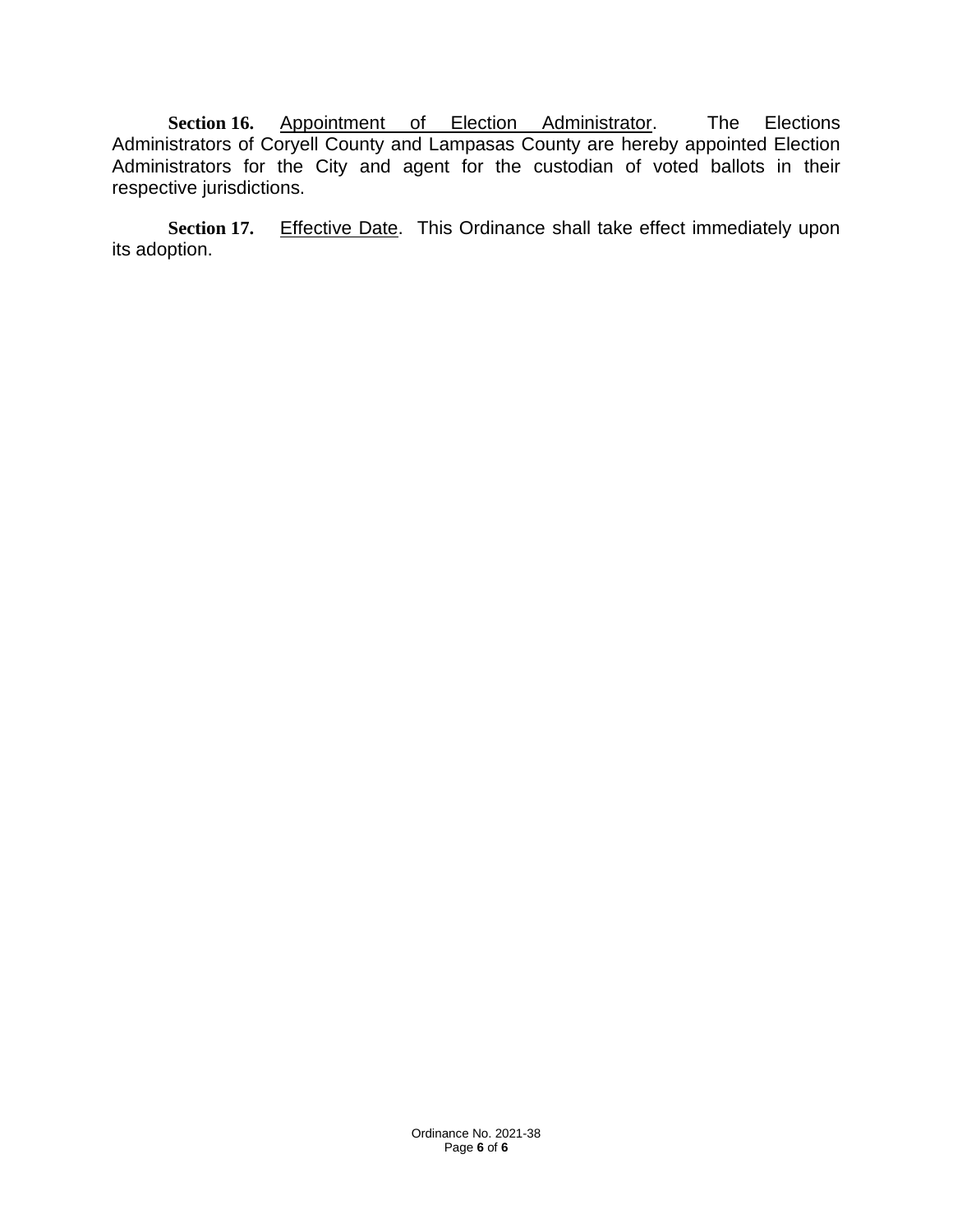# EXHIBIT A / ANEXO A

Early voting by personal appearance will be conducted for Coryell County residents of Copperas Cove at the following locations:

La votación anticipada en persona se llevará a cabo para los residentes del Condado de Coryell de Copperas Cove en los siguientes lugares:

> Coryell County Annex – Gatesville 801 E. Leon Street Gatesville, TX 76528

Coryell County Early Voting Center 508-B Cove Terrace Shopping Center Copperas Cove, TX 76522

| October 18          | 8 a.m. – 5 p.m.      |
|---------------------|----------------------|
| October 19          | 7 a.m. - 7 p.m.      |
| October 20-22       | $8 a.m. - 5 p.m.$    |
| October 25          | 8 a.m. – 5 p.m.      |
| October 26          | 7 a.m. - 7 p.m.      |
| Oct. 27-29          | $8$ a.m. $-5$ p.m.   |
| 18 de octubre       | de 8 a.m. a 5 p.m.   |
| 19 de octubre       | de 7 a. m. a 7 p. m. |
| 20 al 22 de octubre | de 8 a.m. a 5 p.m.   |
| 25 de octubre       | de 8 a.m. a 5 p.m.   |
| 26 de octubre       | de 7 a.m. a 7 p.m.   |
| 27 al 29 de octubre | de 8 a.m. a 5 p.m.   |

Election Day voting will be conducted on November 2, 2021, 7:00 am to 7:00 pm, at the locations listed below. Coryell County will conduct the election under the county wide polling place program. Voters may vote at any vote center listed in their county of residence.

La votación del Día de la Elección se llevará a cabo el 2 de noviembre de 2021, de 7 a. m. a 7 p. m., en los lugares que se indican a continuación. El Condado de Coryell llevará a cabo la elección bajo el programa de lugares de votación de todo el condado. Los electores pueden votar en cualquier centro de votación que figure en su condado de residencia.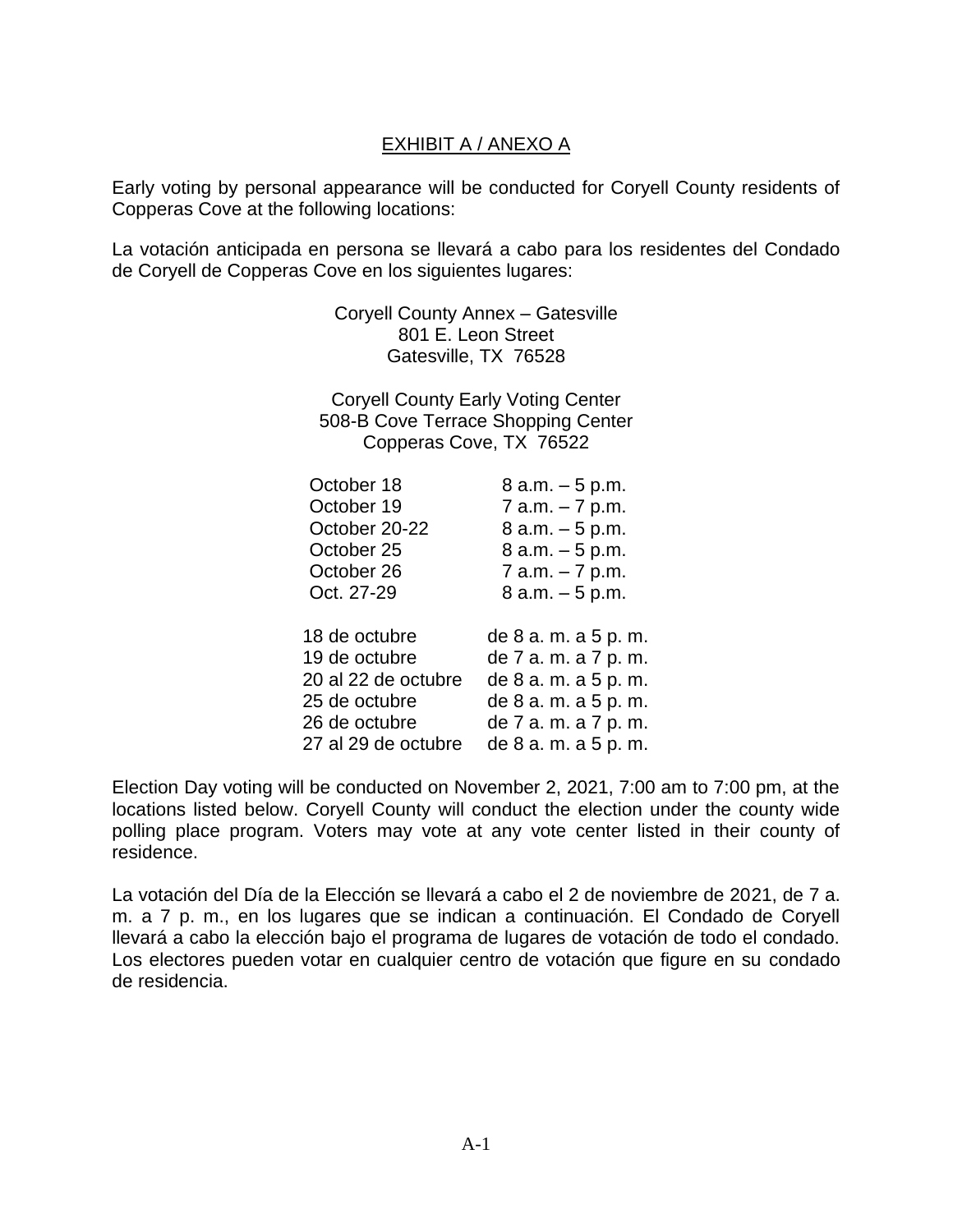| <b>Copperas Cove Civic Center</b>    | 1206 West Avenue B                  | <b>Copperas Cove</b> |
|--------------------------------------|-------------------------------------|----------------------|
| Holy Family Catholic Church          | 1001 Georgetown Rd                  | <b>Copperas Cove</b> |
| <b>Eastside Baptist Church</b>       | 1202 M. L. King Jr. Blvd            | <b>Copperas Cove</b> |
| <b>Gatesville Civic Center</b>       | 303 Veterans Memorial Lp Gatesville |                      |
| Evant City Hall                      | 598 E. Hwy 84                       | Evant                |
| <b>Flat Community Center</b>         | 159 CR 334                          | Flat                 |
| <b>Oglesby Community Center</b>      | 118 Main Street                     | Oglesby              |
| <b>Turnersville Community Center</b> | 8115 FM 182                         | Gatesville           |

Applications for ballot by mail for Coryell County residents shall be mailed to: Justin Carothers, Coryell County Tax Office, PO Box 6, Gatesville TX, 76528. Applications for early voting ballot by mail must be received no later than the close of business on October 22, 2021.

Las solicitudes de boleta de votación por correo para los residentes del Condado de Coryell se enviarán por correo a: Justin Carothers, Oficina de Impuestos del Condado de Coryell, PO Box 6, Gatesville TX, 76528. Las solicitudes de boletas de votación anticipada por correo postal deben ser recibidas a más tardar a la hora de cierre del 22 de octubre de 2021.